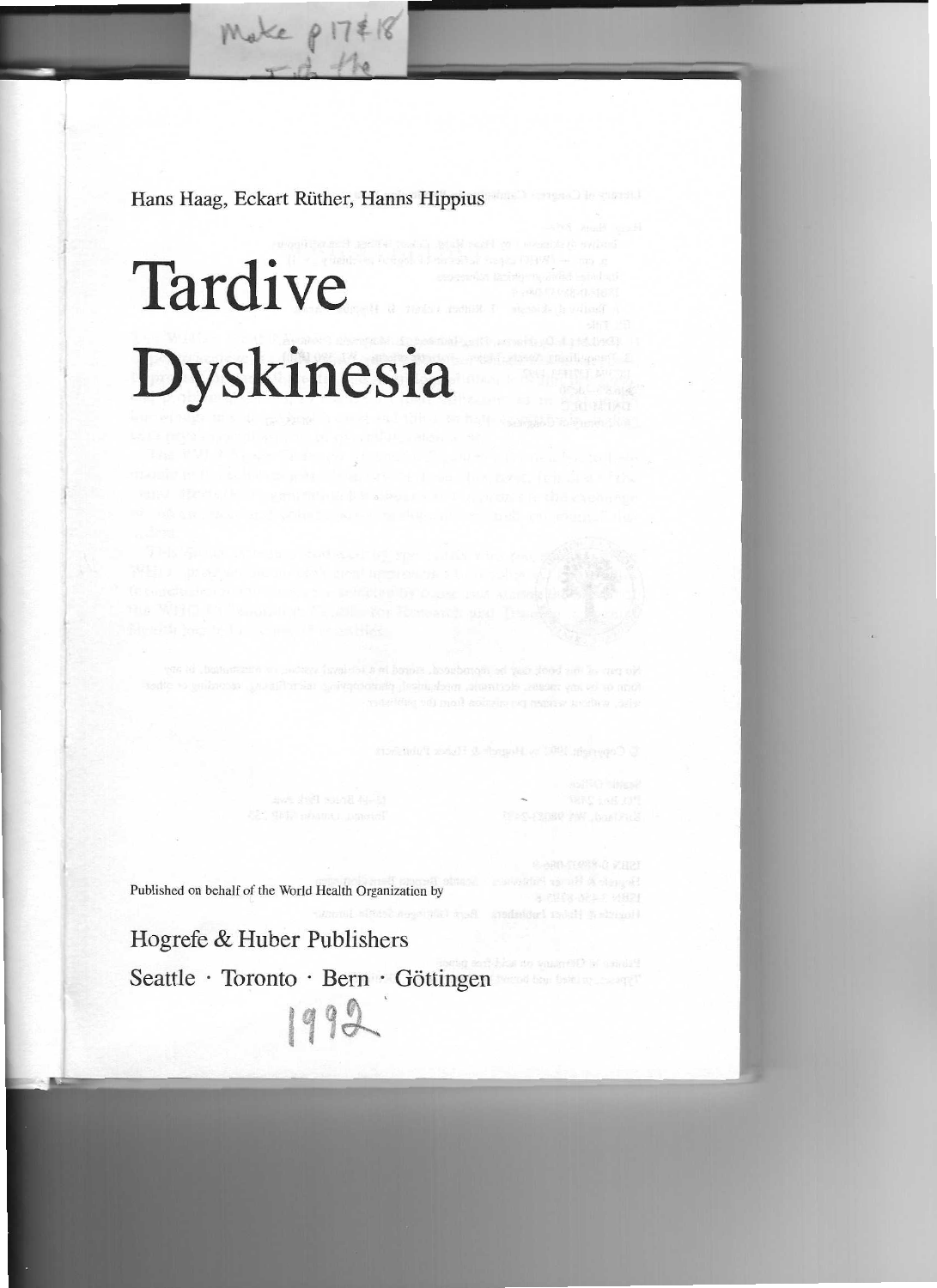ships, professional activities, etc. To get a grasp of all the possible consequences of dyskinesias, it appears very helpful to imagine oneself suffering from them.

## *Functional Impairment*

Whereas even mild dyskinetic movements can cause psychosocial impairment, significant functional impairment and physical complications generally occur only with more severe forms of the disorder; physical disability may also be more frequent in dystonic than in classic tardive dyskinesia.

Problems with dentures are very common among patients exhibiting dyskinesias of the tongue and jaw. Many patients state that their dentures do not fit despite repeated adaptations by the dentist. Some patients even refuse to continue wearing dentures as they are afraid they might inadvertently swallow them. Continuous tongue movements may also cause traumatic ulcerations of the tongue and lips.

Impaired swallowing may be more frequent in patients with tardive dyskinesia than has been previously recognized (MASSENGIL & NASHOLD, 1970, CRAIG et al., 1982). Tongue, jaw and lip movements may interfere with articulation and result in slurred speech. Occasionally, spastic dysphonia has been observed in dyskinetic patients.

Dyskinesias of the diaphragm, too, may interfere with speech and give rise to grunting and groaning, and to an irregular, arrhythmic pattern of speech. Dyskinesias of the diaphragm may also lead to shortness of breath and - very rarely - to respiratory alkalosis.

Gastrointestinal disturbances (vomiting, aerophagia, episodic ret- \ ching) as a part of the tardive dyskinesia syndrome have been described in case reports (CASEY & RABINS, 1978).

Dyskinesia, particularly dystonia, may severely interfere with motor skills. Impairment ranges from a reduced ability to execute fine motor tasks to an inability of patients to walk without aid. Gait disturbances can lead to falls and injuries; prolonged dystonic contractions may cause fixed postures. In some cases, the motor restlessness caused by tardive dyskinesia can result in weight loss (GARDOS et al., 1977 a).

In several cross-sectional epidemiological surveys (JESTE & WYATT, 1981; HAAG et al., 1987), there was a decrease in tardive dyskinesia prevalence in patients older than 70 years, possibly pointing to a reduced life-span of dyskinetic individuals. This interpretation is supported by findings of prospective studies by METRA et al. (1978) and McCLELLAND et al. (1986). One possible explanation for the